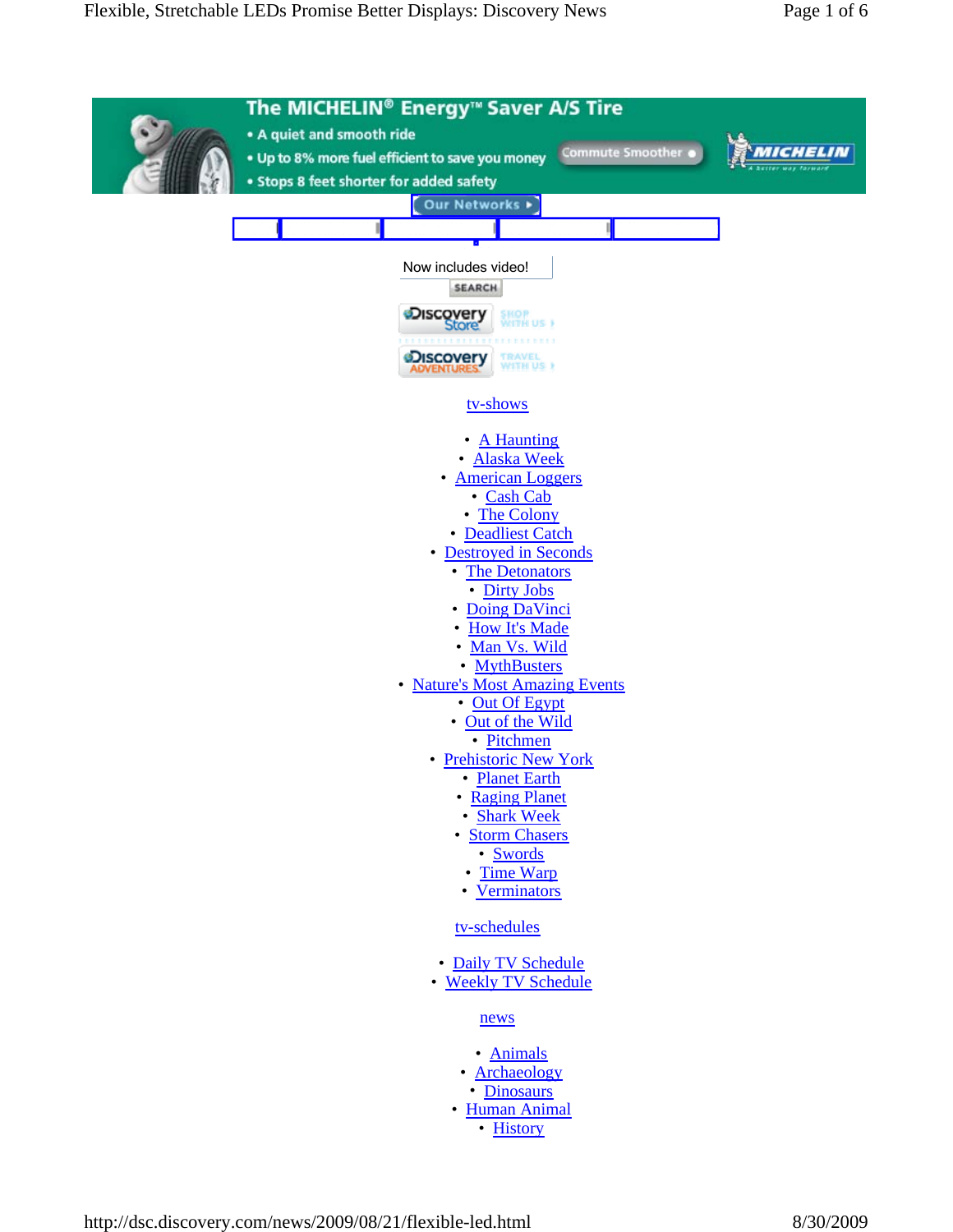- Planet Earth
	- Space
	- Tech

video

- Screening Room
- Watch Full Episodes
	- Cash Cab • Deadliest Catch
- Destroyed In Seconds
	- Dirty Jobs
	- Discovery News
	- Feeding Frenzy
	- Future Weapons
	- I Was Bitten
	- Man vs. Wild
- Moments of Impact
	- Mythbusters
		- Planet Earth
- Science of Sex Appeal
	- Shark Guide
	- Shark Week
		- Space
	- Storm Chasers
	- Survival Zone
	- Survivorman
	- Time Warp
	- Verminators

• When We Left Earth: NASA

games

- Game Central
- Interactive Central
	- Puzzle Central
	- Quiz Central

blogs

- Cosmic Ray
- Deadliest Catch
- Earth Impacts
- Everest Live 2009
- Field Expeditions
	- Free Space
- Gorillas in Peril
- Icebreaker Expedition
	- Material World
		- Mike Rowe
	- Space Disco
	- Sustainable
	- Twisted Physics
	- Warped Science

explore by subject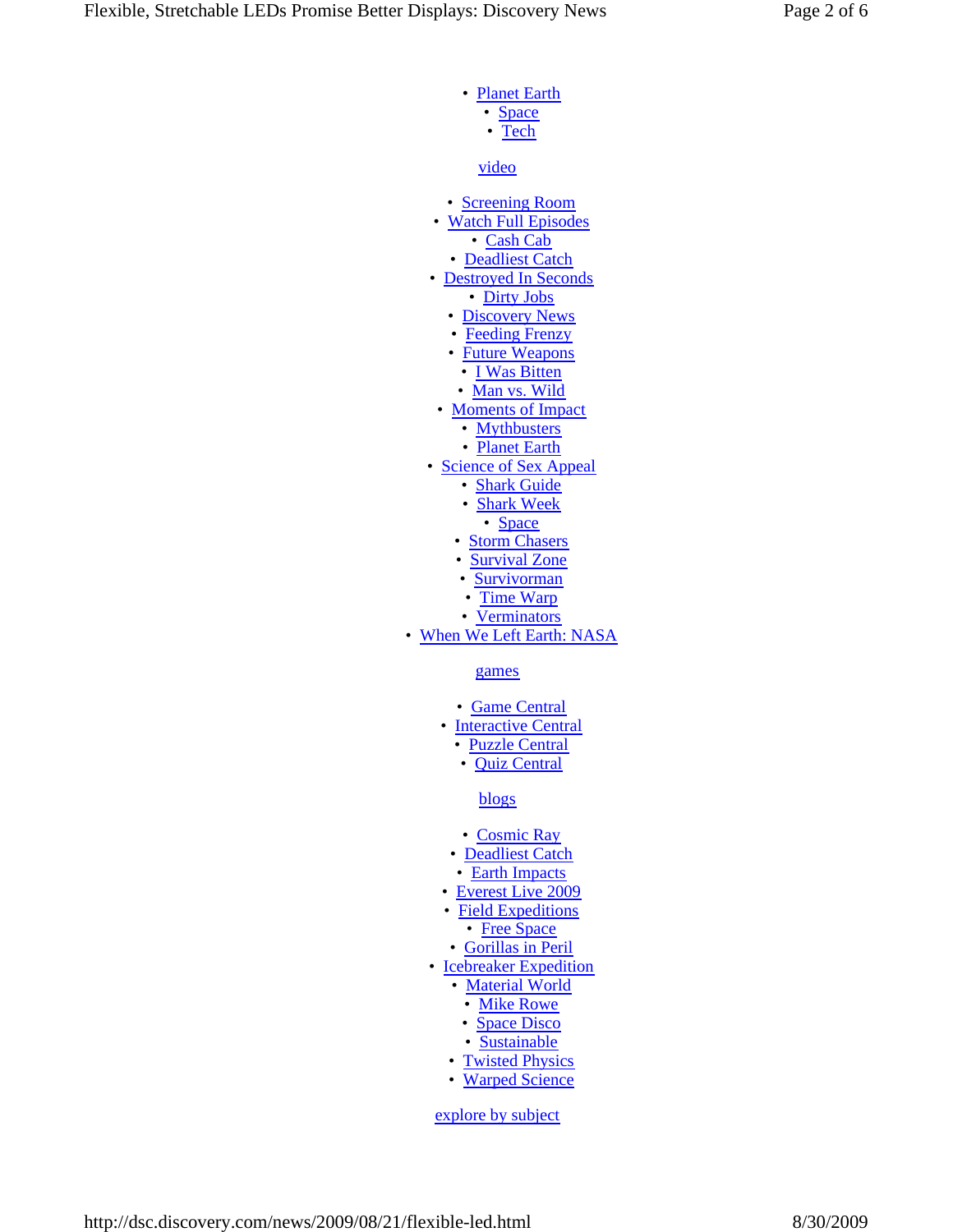

| <b>DISCOVETY News.</b> |                                      |  |                |              |              |  |
|------------------------|--------------------------------------|--|----------------|--------------|--------------|--|
| <b>NEWS MAIN</b>       | ANIMALS ARCHAEOLOGY DINOSALIRS FARTH |  | <b>HISTORY</b> | HUMAN ANIMAL | <b>SPACE</b> |  |

| <b>Flexible,</b>   |                                                       |
|--------------------|-------------------------------------------------------|
| <b>Stretchable</b> | $S$ <sub>h</sub>                                      |
| <b>LEDs</b>        | • $\frac{\text{Yaho}}{\cdot \frac{\text{F}z}{\cdot}}$ |
| <b>Promise</b>     | • Stumb                                               |
| <b>Better</b>      | $\cdot$ <u>de</u><br>$\overline{\cdot N}$             |
| <b>Displays</b>    |                                                       |

To email this article, type in your friend's name and email address, your name and email a and a message. Then click "s

Eric Bland, Discovery News

| <b>Friend's</b> |  |
|-----------------|--|
| name:           |  |
| <b>Friend's</b> |  |
| email:          |  |
| Your            |  |
| name:           |  |
| Your            |  |
| email:          |  |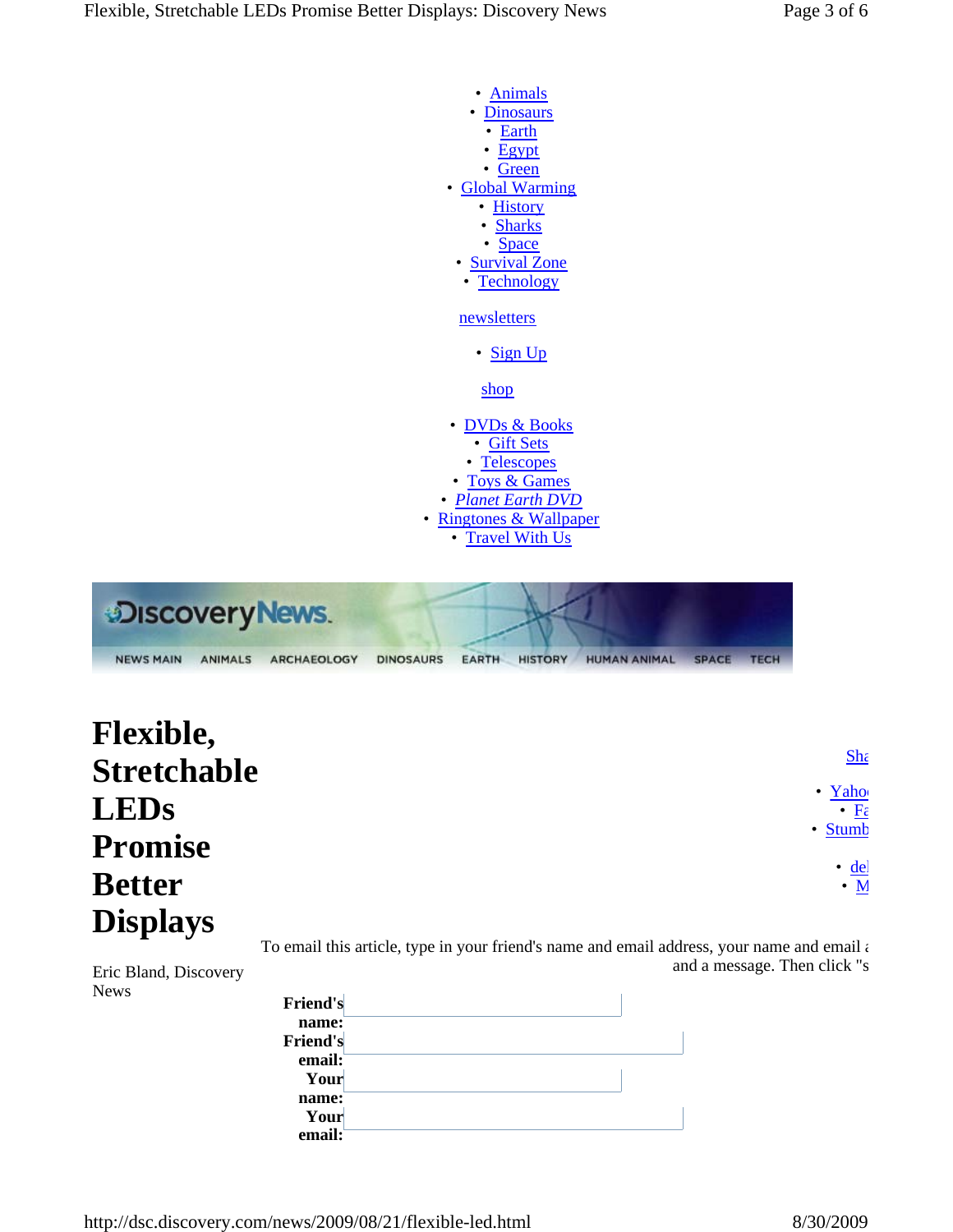

**Messag**



Flexible and Stretchable | Discovery News Video

**Aug. 21, 2009** -- Bend it, twist it, roll it or stretch it, a new light emitting diode, or LED, created by scientists will light up.

The new flexible and stretchable LEDs could be used in everything from bumper mounted brake lights to compute television screens that roll up into a pen.

"These new inorganic LEDs are so thin you can roll them up, bend them over, and it doesn't affect their operation said John Rogers, a scientist at University of Illinois at Urbana-Champaign and co-author of the paper that appears week's issue of the journal *Science*.

The two varieties of LEDs, organic and inorganic, appear on on everything from billboards to cell phones.

Organic or carbon-based LEDs are generally smaller and easier to manufacture, which is why they appear on cell  $\uparrow$ screens. In general, inorganic LEDs are more difficult to create, needing higher temperatures and harder surfaces.



**WATCH VIDEO: Television's gone from black and white to color to high definition. So is 3-D holographic next?**

## **Related Content:**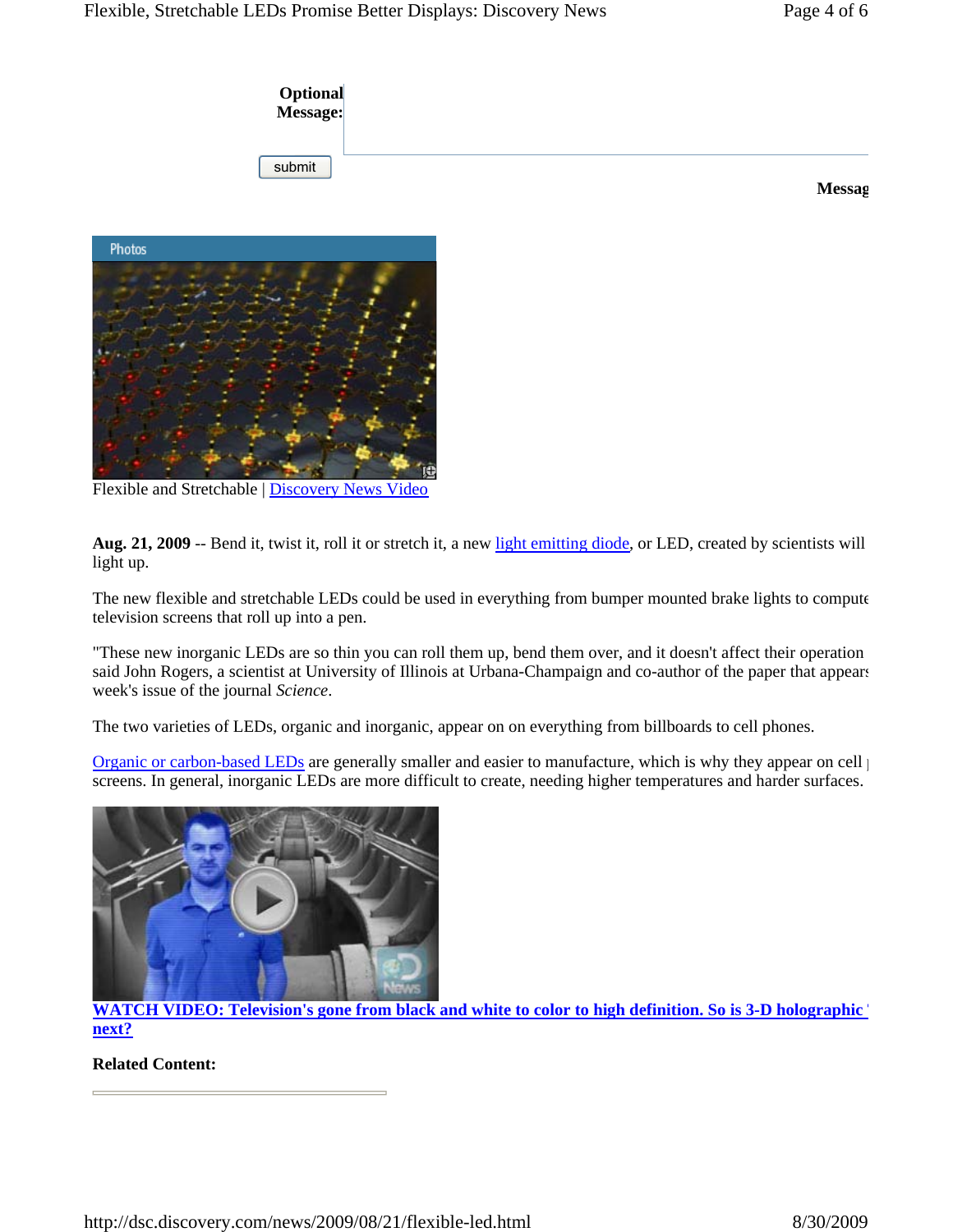- **Improved Diode Lights Offer Bright Future**
- **Color-Shifting Cuttlefish Inspire TV Screens**
- **HowStuffWorks.com: LEDs**
- **More Discovery News**

Inorganic LEDs, however, tend to have higher performance than their organic counterparts. Inorganic LEDs are ge brighter and more efficient, which is why they are typically used in traffic lights, flashlights and outdoor electronic billboards.

"Think about a big billboard display made of (inorganic) LEDs," said Rodgers. "You can see the image clearly on sunny day, but if you get close, you realize the individual LEDs are large and rather clunky."

The new inorganic LEDs don't have that issue. In fact, at 20 microns across and two microns tall, they are smaller 50 micron diameter human hair. Using commercially available printing technology, scientists say the LEDs could to five microns across.

That tiny size gives the LEDs a flexibility and stretchability that no inorganic LED has ever achieved.

Next »21« P

## Ads by Google

- 1383 LED Elevator Lamp Saves over \$22.00 in energy overincandescent 1383 light bulb www.safetybulbs.com
- Dazzling LED Rope Lights Accent Patio, Deck w/Bright LEDRope Lighting. By the FT or Spool. 1000Bulbs.com/Rope-Lights/
- Programmable LED Sign Attract Customers for your BusinessHigh Quality 100% Customizable www.eloofaimports.com/LED-Sign
- Vantaura LED Lighting Save Energy - Improve MerchandisingRefrigerated Case Lighting www.vantauralighting.com



SITE SEARCH SEARCH SUBSCRIBE TO OUR NEWSLETTERS CREDITSD. Stevenson and C. Conway/ University of Illinois |